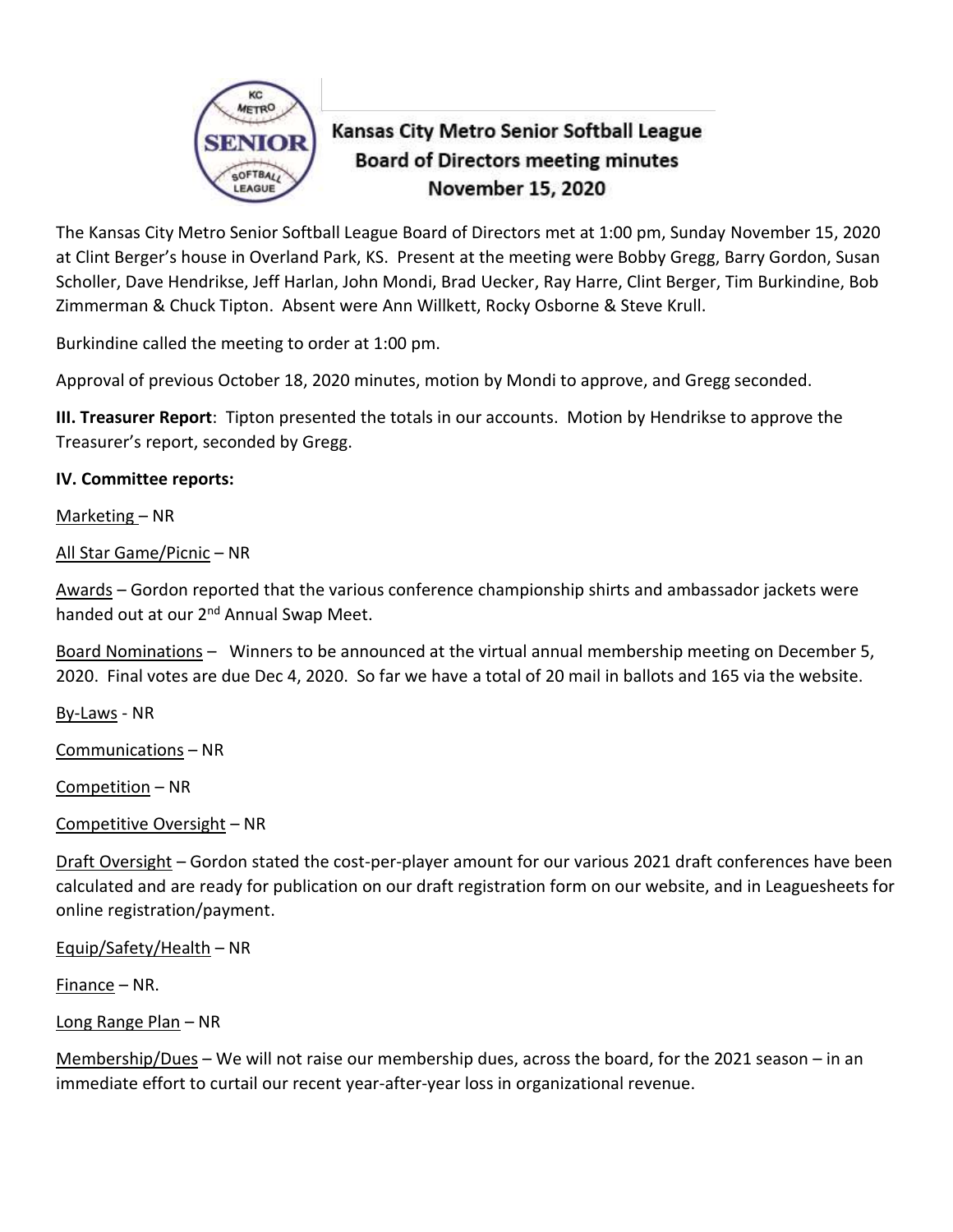Instead, it was determined we needed to attempt to take the biggest bite out of our annual deficit, by focusing our efforts towards our single largest annual expense. The following was therefore discussed and agreed upon. As in the past, all league teams will be required, for various reasons, to use our KCMSSL-stamped softballs in all conferences. Any team wishing to utilize "previously used" KCMSSL-stamped (approved) balls are welcomed to do so. Obviously, new approved KCMSSL-stamped balls will still be available from the league, but not as in the past – whereby the league provided the  $1<sup>st</sup>$  dozen to each team "free".....with any additional balls being available for a purchase price. Going forward, all softballs will be purchased from the league at our pass-thru cost. We are not in this to make a profit. For the 2021 season that pass-thru cost will be \$50/dozen, or \$25 for half a dozen. All teams will be able to purchase as many, or as few balls as they wish for the season anytime during the season.

There was a desire by more than one board member to send out an email blast to all membership announcing this change in policy, but the discussion as to how to present that to our membership, other than through these meeting notes, was tabled for now.

Mission Statement - NR

New Members/Welcome – NR

Ratings – NR

Rules – NR

Special Projects – NR

Sportsmanship – NR

Tournament – NR

Umpires – NR

#### **VI. Old Business:**

- A. Motion by Berger to conduct our annual membership meeting "virtually" on Dec 5, 2020 at 9:30 am at Scholler's work location. Seconded by Hendrikse. Motion passed.
- B. 2021 Tournament plans. We have reached out to SSUSA relative to acquiring feasibly acceptable dates for our annual Wes Weddle Classic tournament. To date we have had no return calls, or communications. We are currently looking at May 13-16 at Black Bob Park – since our 2020 calendar's timeframe (for 2021) at Mid-America was alternately filled and they have no optional openings for us until after Labor Day. If need be, we will investigate having to conduct a non-sanctioned Wes Weddle Classic at both Black Bob and Hartman Parks. There's a possibility Celebration Park, in Gardner, KS could be available to us also.
- C. Three ring binder Notebook for board members A couple of board members do not have one. Burkindine stated he will get some copies made.
- D. Manager Survey Status Berger stated he was ending the response submission date from our managers, since he has not received anything new for several weeks now. He has enough members on his committee together, but extended an invitation to the board if there was anyone else wanting to help with it. He plans to have the committee meet sometime around the end of November, or beginning of December.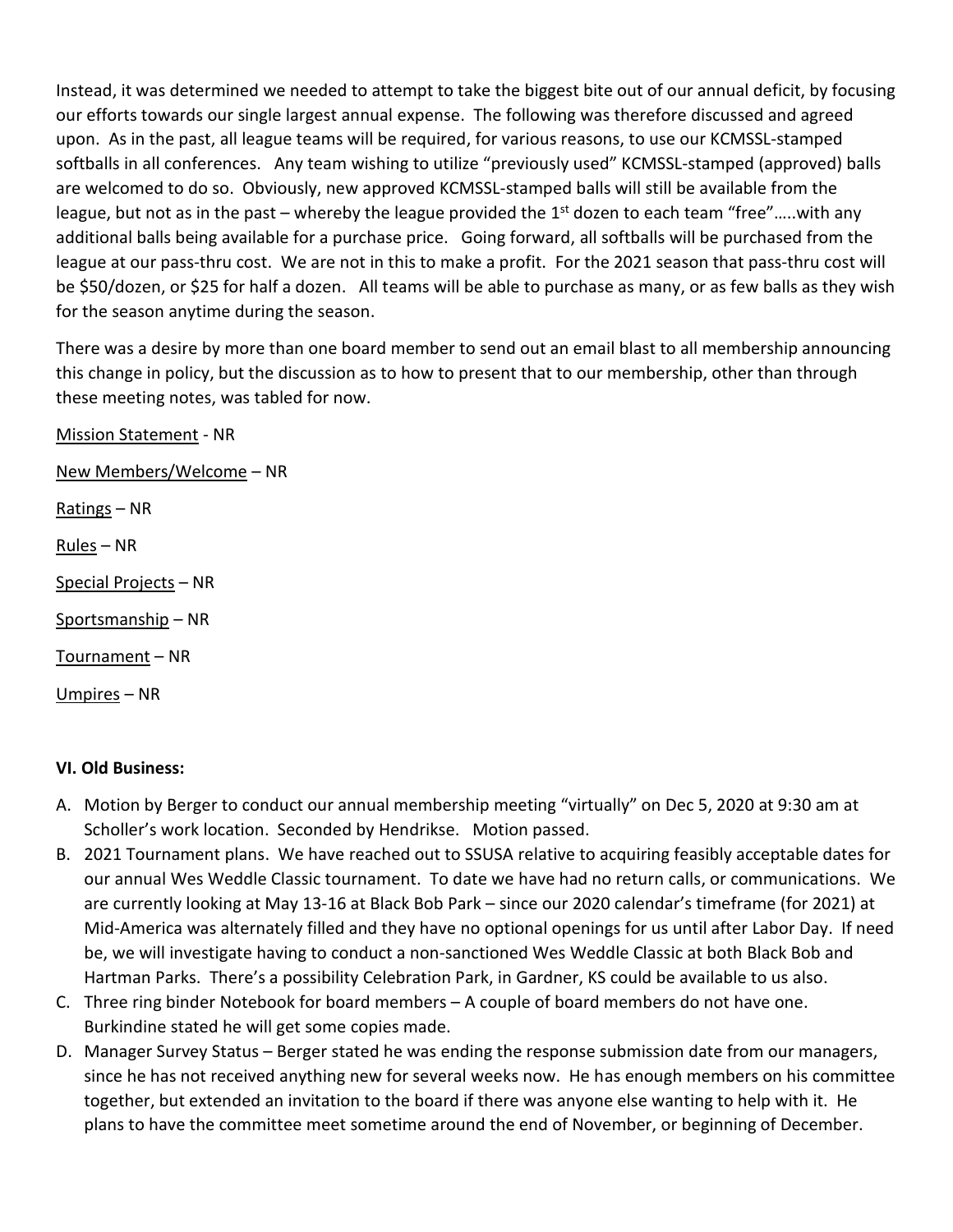Scholler offered her office to conduct the meeting. Will take some time to cover all the items. More to come.

- E. Insurance Harre stated we have been approved for our B&O (Board and Officers) liability insurance policy, and it has been issued. He just needs to go pick it up.
- F. SSUSA team insurance update Harre is also working on our general liability coverage policy for all the league teams. This would replace the SSUSA policy we currently utilize annually. It is hoped that we will be able to have better protection with a same or even lower premium. Harre stated, per Fran Dowell (SSUSA) – in writing, there is no requirement for us to purchase this insurance thru SSUSA. Harre would like the authorization to obtain a quote. Request Passed  $13 - 0$ .
- G. The question had been raised previously as to who retains the various T-1 forms which some conferences generated each season, and whether or not anyone felt there was a need in retaining them. When this was discussed, previously, it was agreed everyone would gather up all T1's, we would make electronic copies of them and then store the actual paper copies in our storage unit. We will not be doing that at this time. More possible discussion on this in the future.

## **VII. New Business**

- A. In an effort to get more men to join our only co-ed conference, Scholler made a motion to change the minimum age of the men to 40+, from 50+, for this conference which plays at Hartman Park on Friday nights. It would then mean both the men and women would be 40+. Seconded by Gregg. Passed 14-0.
- B. Mondi is looking for ideas to stimulate more members to participate in our annual board election process each year. In 2018 we had 325 voters and in 2019 we had 296. Various ideas were discussed, even a variety of incentives, but in the end it was decided to leave things alone this year and let it run its natural course.
- C. Storage We still have a few pitching screens out, meaning they are currently still exposed to the winter weather's elements. Because of the netting on these units, we want to be sure all of the screens are somehow protected from the winter's conditions while not in use. Hendrikse will check on the ones at Black Bob. Gordon will check on the ones at Independence. All others were deemed as already being stored properly.
- D. Burkindine asked all board members to think about and come up with ideas on how we will handle the resignation of board members going forward, as far as how they will be replaced (highest vote getter, etc.).
- E. Scholler requested Tipton's address to send him a check she has. Also asked Mondi to write up something about the change in the age for the Friday night co-ed conference and post it on Facebook and our website.

### **VIII. Adjournment**

Motion by Burkindine to adjourn meeting. Seconded by Gregg. Motion passed unanimously. The meeting adjourned at 2:18 pm.

# **Board members and years terms expire:**

**2020 2021 2022** Barry Gordon Tim Burkindine Clint Berger Bobby Gregg **Dave Hendrikse** Steve Krull